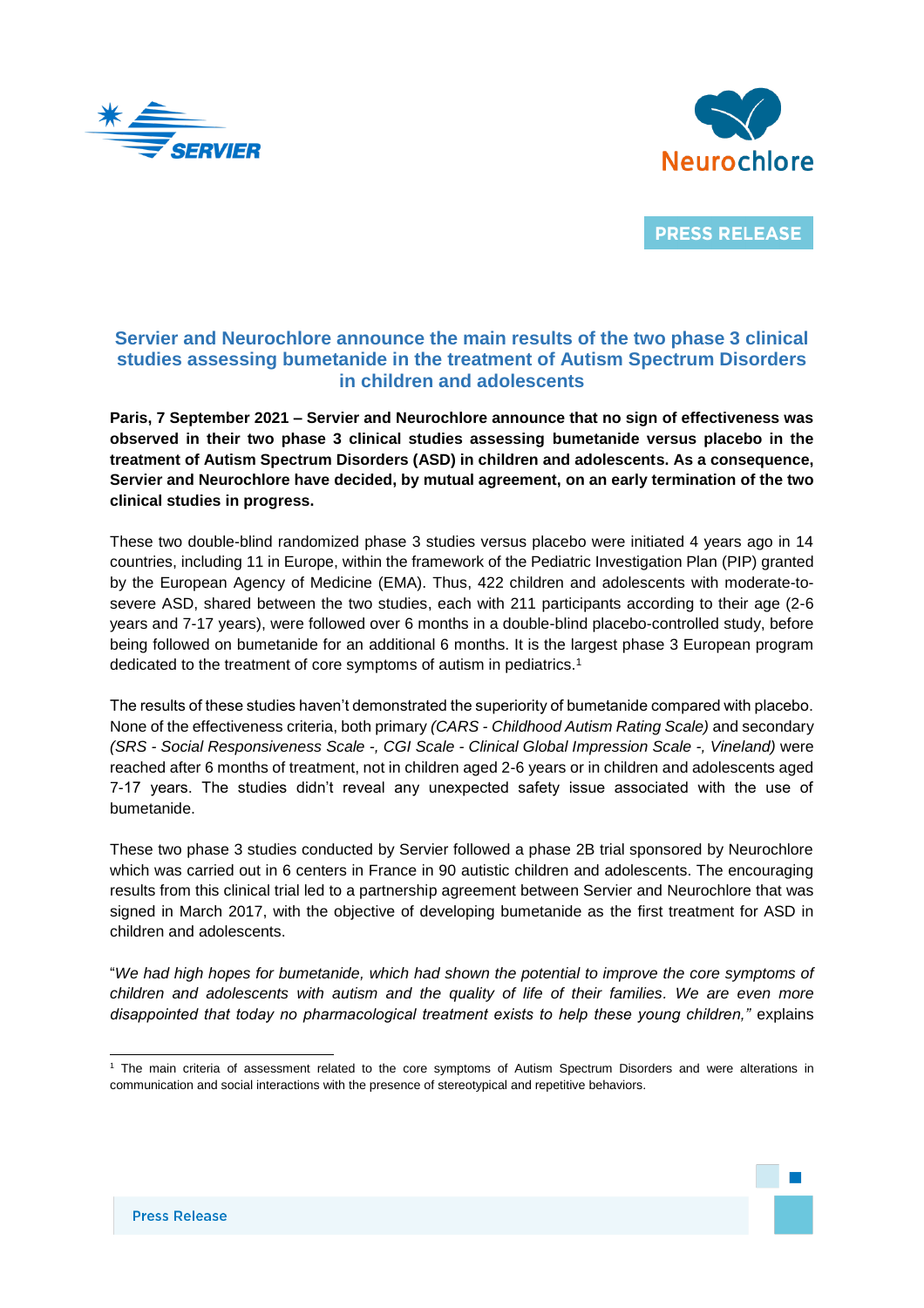



**Claude Bertrand, Executive Vice President R&D of Servier***. "We are pleased to have collaborated with Neurochlore on the development of bumetanide in the core symptoms of autism. This study program was carried out in an extremely rigorous manner, according to the highest standards of quality. We would like to thank the participating families, as well as the investigators and the centers for their involvement in the realization of these clinical studies."* 

*"The results of the phase 3 clinical studies are a major disappointment," declares* **Professor Yehezkel Ben-Ari, President of Neurochlore**. *"Neurochlore's teams will now analyze in detail the results of the studies and potentially explore new approaches based on artificial intelligence, which may enable us to identify sub-populations of people suffering from Autism Spectrum Disorders, for whom bumetanide could be effective. The heterogeneity of ASDs probably makes it impossible to offer a sole treatment for all autistic children. We are proud of the work accomplished by the teams who conducted these studies.*  We would like to thank the children and their families who participated in the trials and for whom the *medical need remains significant."* 

---

## **About Servier**

Servier is a global pharmaceutical group governed by a Foundation. With a strong international presence in 150 countries and a total revenue of 4.7 billion euros in 2020, Servier employs 22,500 people worldwide. Servier is an independent group that invests over 20% of its brand-name revenue in Research and Development every year. To accelerate therapeutic innovation for the benefit of patients, the Group is committed to open and collaborative innovation with academic partners, pharmaceutical groups, and biotech companies. It also integrates the patient's voice at the heart of its activities, from research to support beyond the pill.

A leader in cardiology, the ambition of the Servier Group is to become a renowned and innovative player in oncology. Its growth is based on a sustained commitment to cardiovascular and metabolic diseases, oncology, neuroscience and immuno-inflammatory diseases. To promote access to healthcare for all, the Servier Group also offers a range of quality generic drugs covering most pathologies. More information[: servier.com](https://servier.com/)

Follow us on Social Media:

## **Servier Media Relations contacts:**

Sonia Marques : [presse@servier.com](mailto:media@servier.com) – Tel. +33 (0)1 55 72 40 21 / + 33 (0)7 84 28 76 13 Jean-Clément Vergeau : [presse@servier.com](mailto:presse@servier.com) – Tel. +33 (0)1 55 72 46 16 / +33 (0)6 79 56 75 96

 $\blacksquare$   $\blacksquare$   $\blacksquare$   $\blacksquare$   $\blacksquare$   $\blacksquare$   $\blacksquare$   $\blacksquare$   $\blacksquare$   $\blacksquare$   $\blacksquare$   $\blacksquare$   $\blacksquare$   $\blacksquare$   $\blacksquare$   $\blacksquare$   $\blacksquare$   $\blacksquare$   $\blacksquare$   $\blacksquare$   $\blacksquare$   $\blacksquare$   $\blacksquare$   $\blacksquare$   $\blacksquare$   $\blacksquare$   $\blacksquare$   $\blacksquare$   $\blacksquare$   $\blacksquare$   $\blacksquare$   $\blacks$ 

in I

## **About Neurochlore**

Created 9 years ago by Dr Eric Lemonnier, Nouchine Hadjikhani, and Yehezkel Ben-Ari, Neurochlore is a biotechnology company dedicated to determining the molecular and cellular modifications in animal models with neurological and psychiatric diseases in relation with ionic exchanges. It is conveniently established within the Luminy scientific campus (biotech space). Doctor Honoris Causae of Liège University, Emeritus Director at l'INSERM (2009) and founder of L'INMED, Prof. Yehezkel Ben-Ari is world renowned for his work on ionic regulations in brain development and different pathologies, in particular ASD. Published in more than 500 scientific articles, his work has been honored by many awards, notably, the INSERM Grand Prize of Research (2009), and the Belgium FNRS (2012) and the grand prizes of American (2000) and European (2010) foundations of epilepsy. Neurochlore was able to carry out a single-center trial (2A) then a multi-center trial (2B) in 6 centers in France in more than 90 children with encouraging results in both trials. On an experimental level, Neurochlore employs around 20 people (researchers and technicians) and has invested all its grants in fundamental research well in advance of